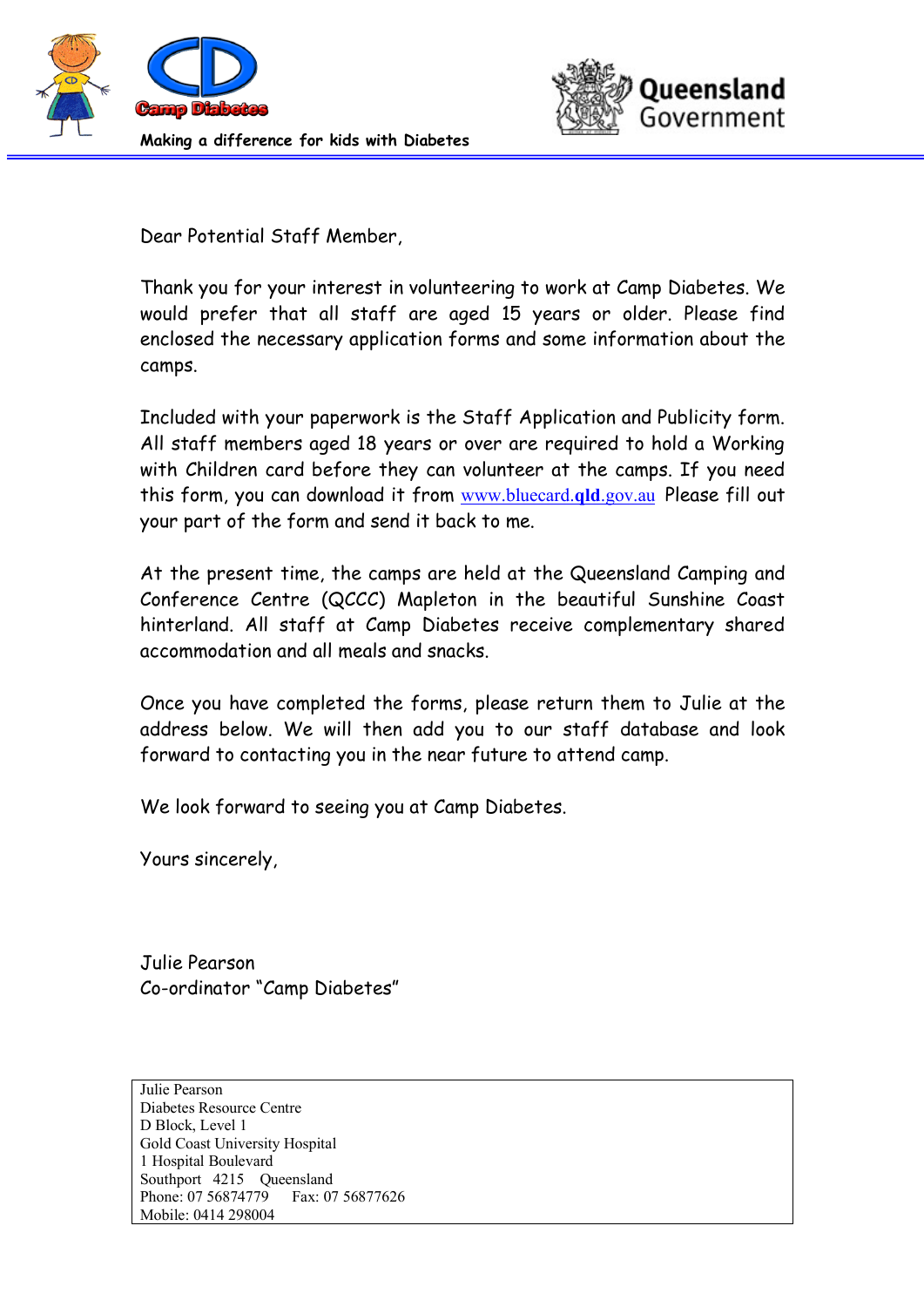## **All About Camp Diabetes**

Camp Diabetes is the Queensland Health Camping Programme designed to meet the needs of children and adolescents with Type 1 Diabetes as well as their parents and carers.

Camp Diabetes was established in 2002 by Diabetes Educators Christine Sheehan and Julie Pearson and the inaugural week long camp held at Alexandra Headlands with 45 children aged 9 – 12 years from all over Queensland was a roaring success.

Camp Diabetes has now grown to a minimum of 6 (sometimes 8) camps each year. These camps include:

Camp Diabetes – Jelly Beans. Weekend camps for parents and children aged 0 -8 years

Camp Diabetes – Young Guns – and action packed weekend camp for teenagers with Type 1 Diabetes aged 13 – 18 years (no parents allowed)

Camp Diabetes Sleepover Camp – a great introduction to the Diabetes camp experience for children aged 9 – 12 who may be anxious to spend a whole week away from home (no parents allowed)

And the flagship of the Camp Diabetes Programme – the themed 9 – 12 camp where a minimum of 60 children from all over Queensland and interstate spend a week learning more about their Diabetes in a fun and supportive environment. Each September during the school holidays, the QCCC Mapleton resounds from the sounds of the happy campers as one of the themed camps take place. During the camp there is never a shortage of fun activities to so such as Red Faces Night, Movie nights (complete with the big screen and popcorn), Boys Club, Girls Night, Party Night, outings, visiting 'celebrities' as well as lots of art, games, swimming, eating, singing, dancing and most importantly fun, fun, fun.

While camp provides a wonderful opportunity for health professionals to see Type 1 Diabetes in action, it cannot be underestimated the positive effect for the parents of children aged 9 – 18 years who are given 'time out' from the 24 hours a day routine of diabetes and for parents of children aged 8 and under, who are given the opportunity to meet and share their experience of Diabetes with other parents. It is surprising how many children have never met another child with Diabetes and the young campers are often amazed when they arrive at camp to find that the majority of people, including staff also have diabetes. The benefit of positive peer pressure cannot be underestimated and many children (in the 9 – 12 camps) will learn to do their own blood glucose testing and draw up and give their own insulin injections or change their pump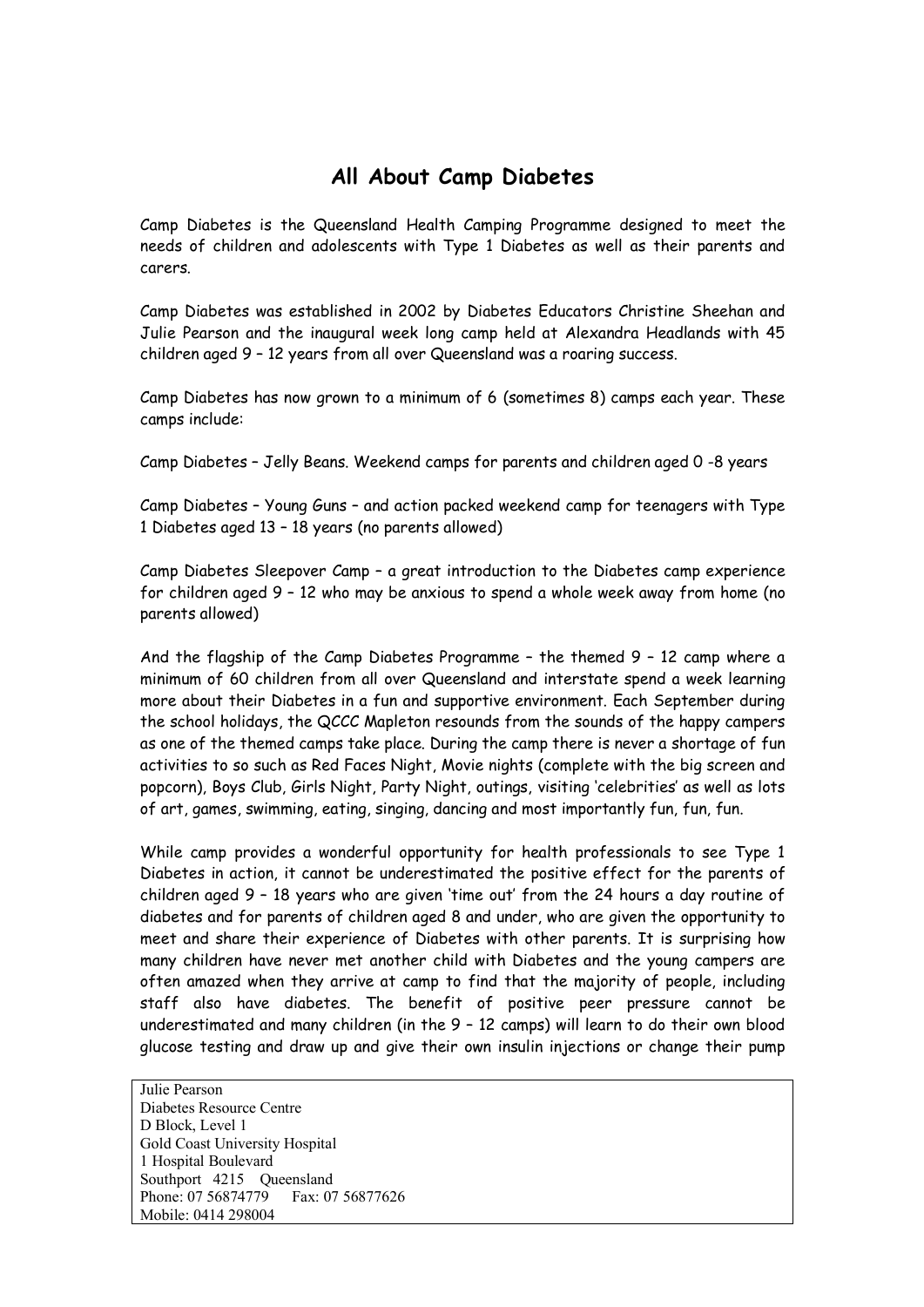site for the very first time under the watchful eye of their diabetes educator and support of other campers.

Children attending the camps are encouraged to come back to work at camp as staff members and there is a very long list of campers waiting until they are old enough (15 years) to enjoy this honour.

Camp Diabetes is fortunate to have a dedicated team of health professionals and volunteers who give their time so generously to work and promote the camps. Current staff includes, Diabetes Educators, Doctors, Dietitians, Exercise Physiologists, Social Worker, Special Education Teacher, and lots of young teenagers and adults with Type 1 Diabetes who act as wonderful role models for the campers. It is interesting to note that the staff with Type 1 Diabetes have formed positive support networks for themselves from their camp experience.

While Camp Diabetes is a Queensland Health Programme it is a requirement that it run at cost neutral to Queensland Health, but the reality is, that it costs more than \$50,000.00 each year for the camps to continue, so major fundraising is always on the agenda. This is perhaps the reason why you always see the Diabetes Centre conducting fundraising events such as seminars, raffles and our yearly "Camp Diabetes Gala Dinner".

Chris Sheehan and Julie Pearson were recently awarded an international global award for their work establishing Camp Diabetes. Both Chris and Julie and their partners were flown to San Diego to accept the award and attended the American Diabetes Association symposium (an amazing experience). The Lilly Partnerships in Diabetes award is global excellence award, with an international judging panel and only five winners world wide. It was an honour to be considered, let alone win, such a prestigious award for Australia and Queensland Health.

It is hoped that Camp Diabetes will continue for many, many years yet and that the benefits of the camping programme for these children will result in happy, psychologically well adjusted young adults. Perhaps the best feedback received about the camp was from one of the children who told us "I hope they never find a cure for Diabetes, because that will mean there will not be any more camps!"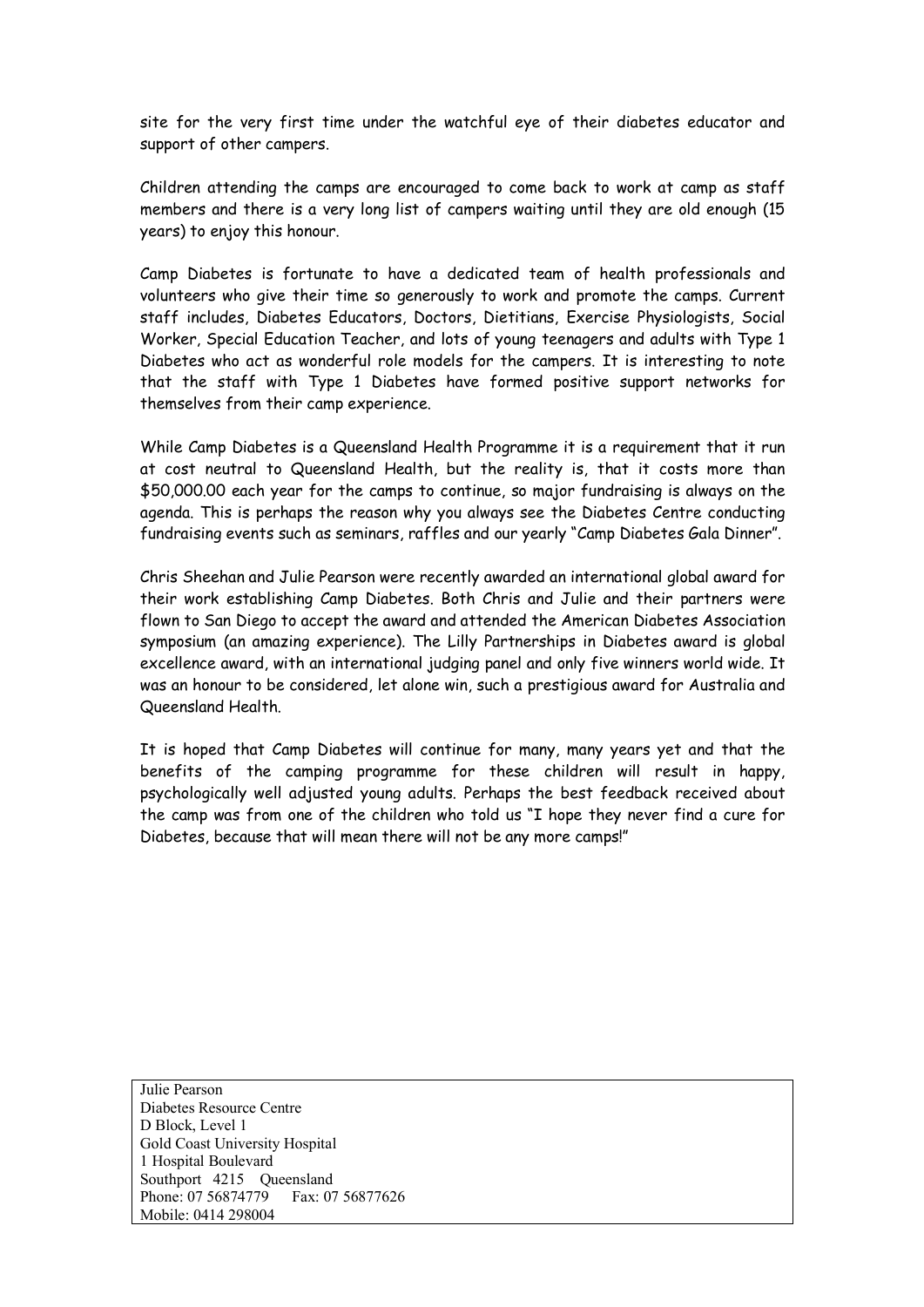## **Staff Code of Conduct**

- Alcohol, cigarettes and recreational drugs are totally forbidden at Camp.
- Obscene language will not be tolerated
- Music and activities must be appropriate for the Camp age group
- Staff at all times must act as a good role model for the campers
- Noise should be kept to a minimum
- Staff must attend scheduled education sessions and meetings
- Please observe the "lights out" at 11.00 pm each night
- Please sign the "In/Out" book in sick bay when you are leaving and returning to the campsite
- Staff should ensure they are familiar with their job description and expected duties during camp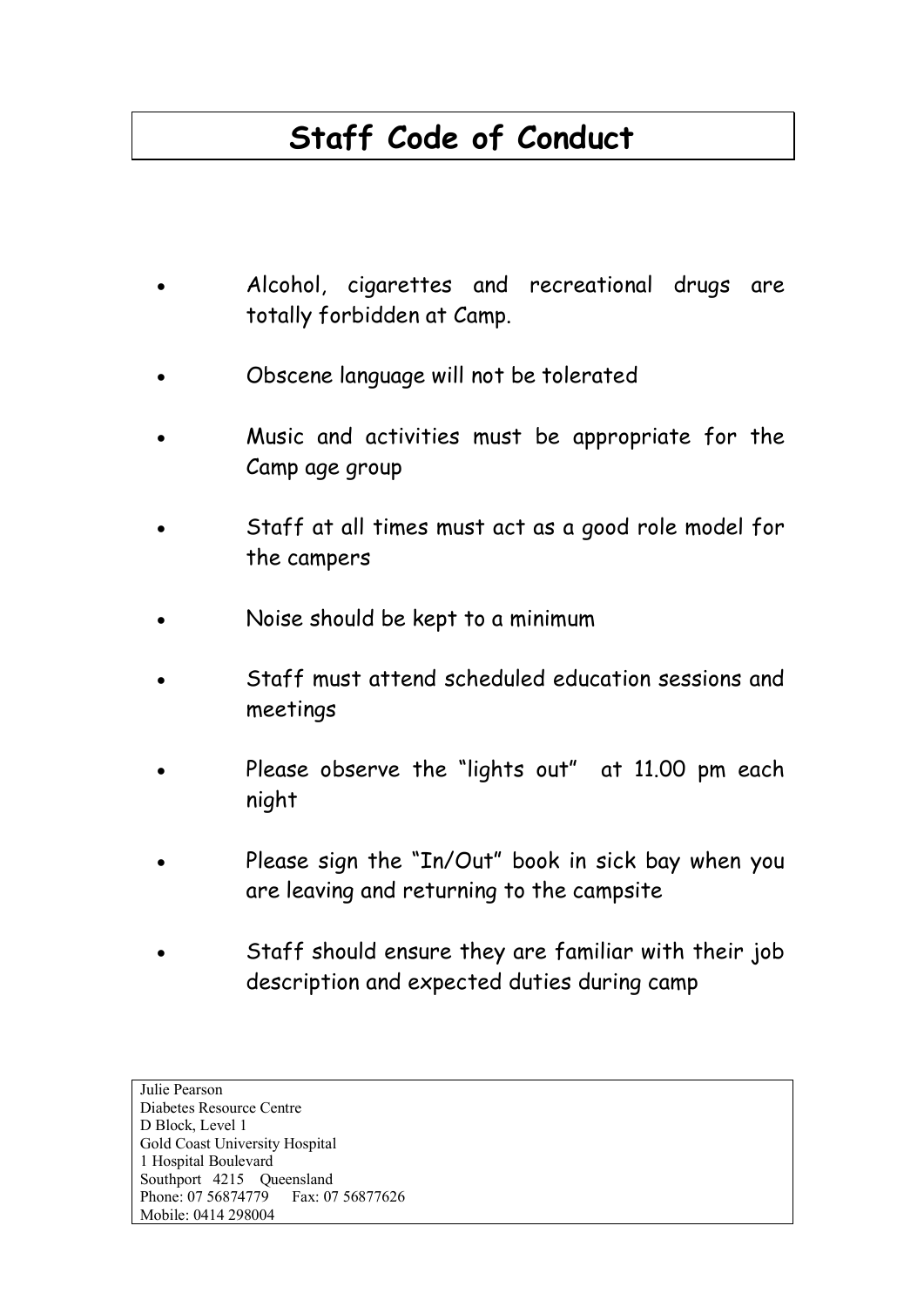## **Camp Diabetes Camping Programme**

Please select which camp/s you are interested in volunteering for:

- $\square$  Camp Diabetes Jelly Beans A weekend camp for children aged 0-8 years and their parents/carers/grandparents. Camp Diabetes conducts at least two of these camps each year
- $\square$  Camp Diabetes Young Guns A weekend camp for teenagers age 13-18 years (no parents). Camp Diabetes conducts at least two of these camps each year
- $\Box$  Camp Diabetes Sleepover Camp A weekend camp for children aged 9-12 years (no parents). Camp Diabetes conducts one of these camps each year
- $\Box$  Camp Diabetes 9-12 years Week Long Themed Camp. This camp accommodates a minimum of 60 children (no parents) from Sunday to Friday during the September school holidays